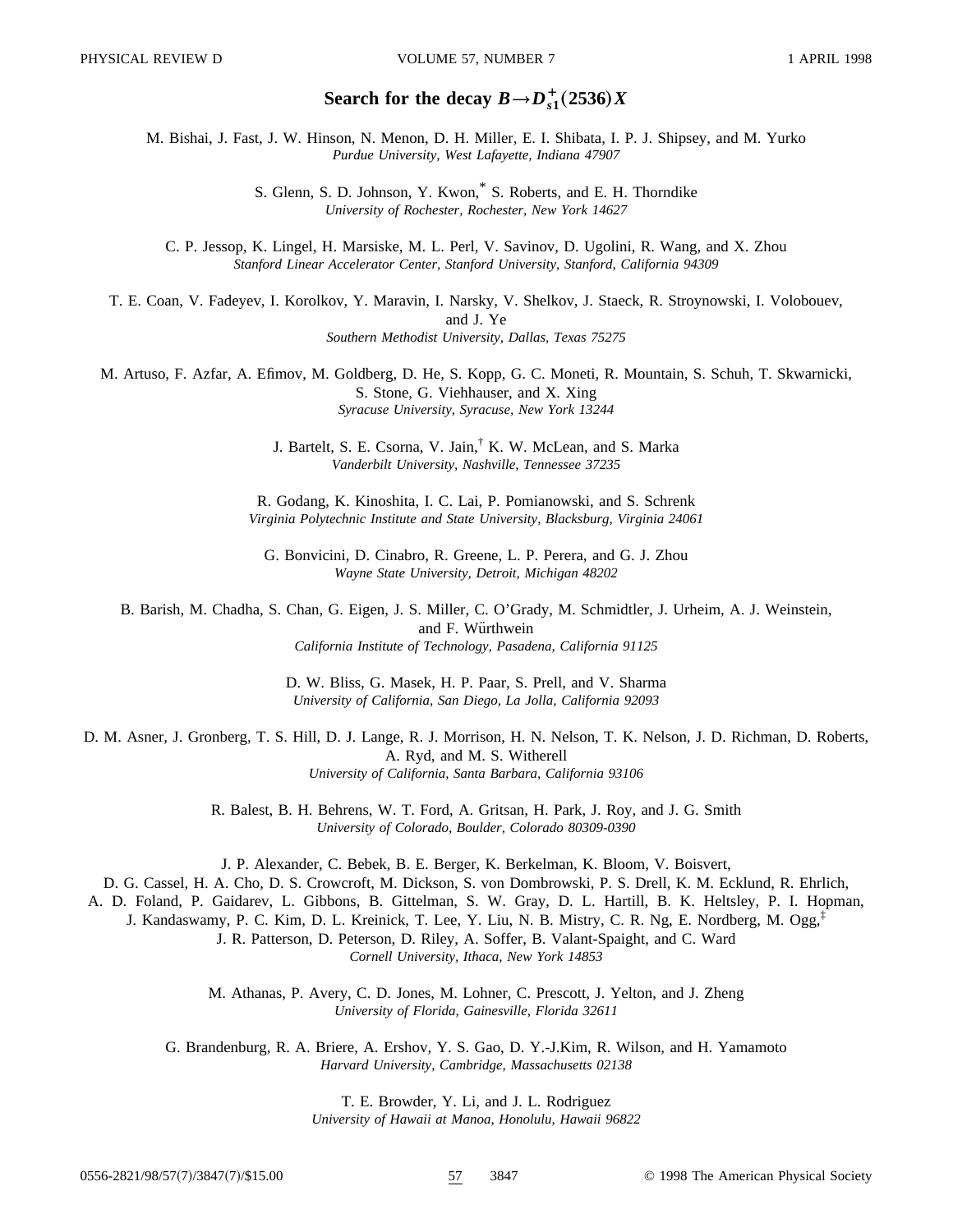T. Bergfeld, B. I. Eisenstein, J. Ernst, G. E. Gladding, G. D. Gollin, R. M. Hans, E. Johnson, I. Karliner, M. A. Marsh, M. Palmer, M. Selen, and J. J. Thaler *University of Illinois, Urbana-Champaign, Illinois 61801*

K. W. Edwards

*Carleton University, Ottawa, Ontario, Canada K1S 5B6 and the Institute of Particle Physics, Canada*

A. Bellerive, R. Janicek, D. B. MacFarlane, and P. M. Patel *McGill University, Montre´al, Que´bec, Canada H3A 2T8 and the Institute of Particle Physics, Canada*

A. J. Sadoff

*Ithaca College, Ithaca, New York 14850*

R. Ammar, P. Baringer, A. Bean, D. Besson, D. Coppage, C. Darling, R. Davis, S. Kotov, I. Kravchenko, N. Kwak,

and L. Zhou

*University of Kansas, Lawrence, Kansas 66045*

S. Anderson, Y. Kubota, S. J. Lee, J. J. O'Neill, S. Patton, R. Poling, T. Riehle, and A. Smith *University of Minnesota, Minneapolis, Minnesota 55455*

M. S. Alam, S. B. Athar, Z. Ling, A. H. Mahmood, H. Severini, S. Timm, and F. Wappler *State University of New York at Albany, Albany, New York 12222*

A. Anastassov, J. E. Duboscq, D. Fujino, § K. K. Gan, T. Hart, K. Honscheid, H. Kagan, R. Kass, J. Lee, M. B. Spencer, M. Sung, A. Undrus, R. Wanke, A. Wolf, and M. M. Zoeller *Ohio State University, Columbus, Ohio 43210*

> B. Nemati, S. J. Richichi, W. R. Ross, and P. Skubic *University of Oklahoma, Norman, Oklahoma 73019*

(CLEO Collaboration) (Received 23 October 1997; published 10 March 1998)

We have searched for the decay  $B \rightarrow D_{s1}^+(2536)X$  and measured an upper limit for the inclusive branching fraction of  $B(B \to D_{s1}^+ X)$  < 0.96% at the 90% confidence level. This limit is small compared with the total expected  $B \to \bar{D}^{(*)}D^{(*)} K X$  rate. Assuming factorization, the  $D_{s_1}^+$  decay constant is constrained to be  $f_{D_{s_1}^+}$  < 114 MeV at the 90% confidence level, at least 2.5 times smaller than that of  $D_s^+$ . [S0556-2821(98)01809-8]

PACS number(s): 13.25.Hw, 14.40.Nd

#### **I. INTRODUCTION**

One of the outstanding issues in *B* meson physics is the semileptonic branching fraction puzzle. Experimentally  $B(B\rightarrow Xl\nu)$  is measured to be (10.43±0.24%) [1], whereas theoretical calculations have difficulties accommodating a branching fraction below  $\sim$  12.5% [2]. One way to reduce the theoretical expectations is through a twofold enhancement in the assumed  $\bar{b}$   $\rightarrow$   $\bar{c}$  *c*s<sup> $\bar{s}$ </sup> rate [3], which is estimated to

be ~15% from the measured inclusive rates for  $B \rightarrow D_s^+ X$ and  $B \rightarrow \psi X$ .

Recently, Buchalla *et al.* [4] and Blok *et al.* [5] have suggested that a significant fraction of the  $\overline{b} \rightarrow \overline{c} c \overline{s}$  transition hadronizes into  $B \rightarrow \overline{D} D K X$ . This is supported by CLEO's [6] observation of "wrong-sign" *D* mesons from *B* decays,  $B(B \rightarrow DX) = (7.9 \pm 2.2)$ %, where the *D* comes from the virtual  $W^+ \rightarrow c \bar{s}$ . The ALEPH [7] and DELPHI [8] Collaborations have also observed sizeable  $B \rightarrow D^{(*)} \overline{D}^{(*)} X$  decay rates. Exclusive *B* decays involving wrong-sign *D* mesons can result from (1) resonant  $B \to \overline{D}^{(*)}D_s^{**}$  decays, where the  $W^+ \rightarrow c\bar{s}$  hadronizes to an excited  $D_s^+$  meson that decays into *DKX*, and (2) non-resonant  $B \rightarrow \overline{D}^{(*)}D^{(*)}K$  decays. This paper explores one possibility in the first case, namely, the decays  $B \rightarrow D_{s_1}^+(2536)X$  where  $D_{s_1}^+$  is the narrow P-wave  $D_s^+$  meson with  $J^P = 1^+$ . The "upper-vertex" production of  $D_{s1}^{+}$  from  $W^{+} \rightarrow c s$  hadronization is shown in Fig. 1(a). In

<sup>\*</sup>Permanent address: Yonsei University, Seoul 120-749, Korea.

<sup>†</sup> Permanent address: Brookhaven National Laboratory, Upton, NY 11973.

<sup>‡</sup>Permanent address: University of Texas, Austin, TX 78712

<sup>§</sup>Permanent address: Lawrence Livermore National Laboratory, Livermore, CA 94551.

i Permanent address: BINP, RU-630090 Novosibirsk, Russia.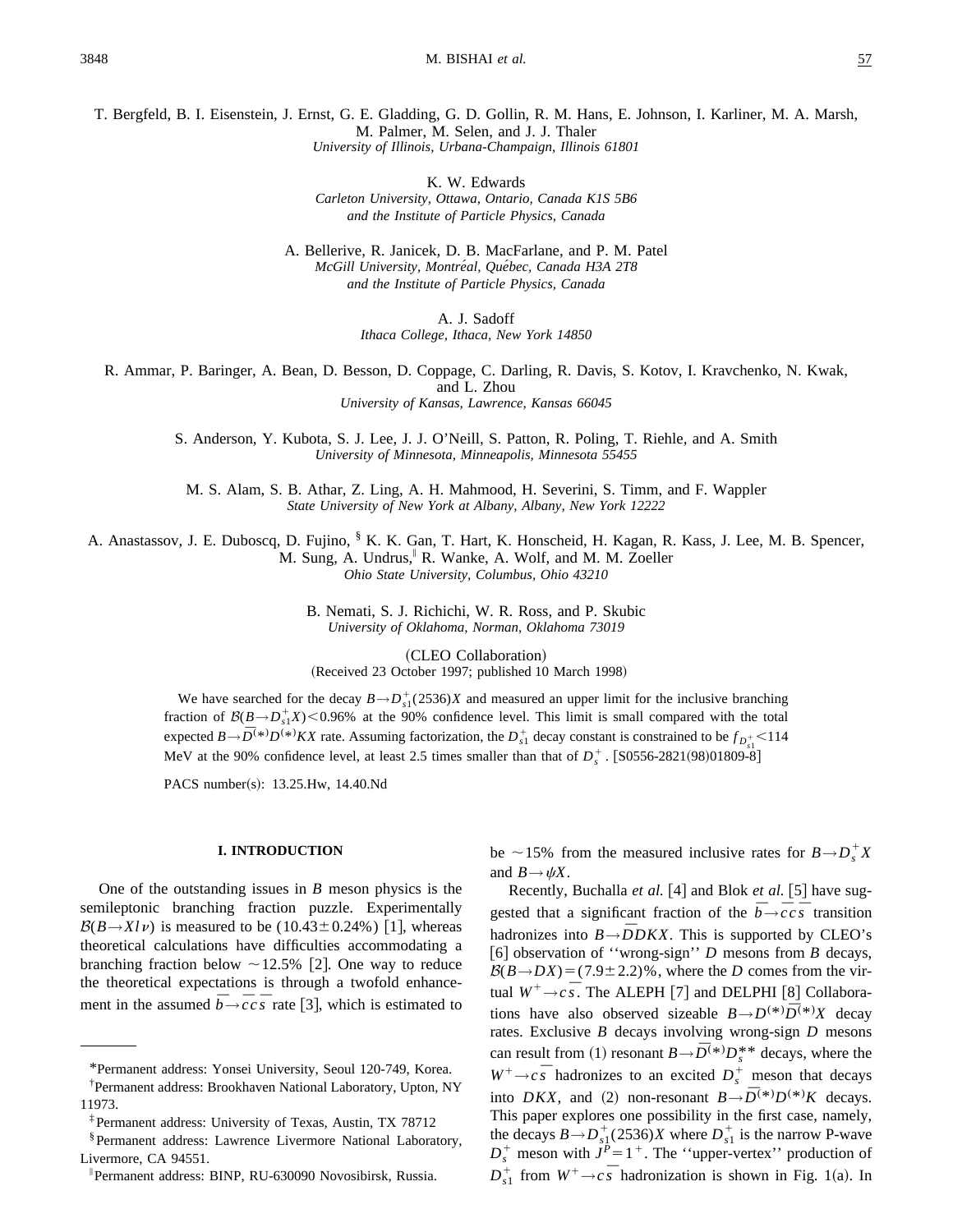

FIG. 1. Feynman diagrams for (a)  $B \rightarrow D_{s1}^+ X$  decays producing  $D_{s1}^+$  at the upper vertex and (b)  $B \rightarrow D_{s1}^- X$  decays producing  $D_{s1}^-$  at the lower vertex.

addition,  $D_{s1}^+$  mesons can be produced from "lower-vertex" decays  $b \rightarrow c \overline{u}d$  with the creation of an  $s\overline{s}$  quark pair, as shown in Fig.  $1(b)$ . This produces right-sign *D* mesons; however, the decay rate is expected to be small. Throughout this paper charge conjugate states are implied.

Continuum  $D_{s_1}^+$  production has been thoroughly studied [1]. The  $D_{s1}^+$  is just above the  $D^*K$  mass threshold and decays dominantly into  $D^{*0}K^+$  and  $D^{*+}K^0$ . Other possible decay channels are negligible:  $D_s^{(*)+} \pi^0$  due to isospin conservation,  $D_s^{(*)+}(n\pi)$  due to Okubo-Zweig-Iizuka (OZI) rule suppression [9], *DK* or  $D_s^{\dagger} \pi^0$  due to angular momentum and parity conservation, and  $D_s^{(*)+} \gamma$  due to the small radiative decay rate.

#### **II. DATA SAMPLE AND EVENT SELECTION**

The data used in this analysis were selected from hadronic events collected by the CLEO II detector at the Cornell Electron Storage Ring (CESR). The CLEO II detector  $[10]$  is a large solenoidal detector with 67 tracking layers and a CsI electromagnetic calorimeter that provides efficient  $\pi^0$  reconstruction. The data consist of an integrated luminosity of 3.11 fb<sup>-1</sup> at the  $Y(4S)$  resonance, corresponding to 3.3  $\times 10^6$  *BB* events. To evaluate non-*BB* backgrounds we also collected 1.61 fb<sup>-1</sup> of "continuum" data 60 MeV below the  $Y(4S)$  resonance.

The inclusive  $B \rightarrow D_{s1}^+ X$  decay is studied by reconstructing the decay channels  $D_{s_1}^+ \rightarrow D^{*0} K^+$  and  $D^{*+} K_S^0$  using the decay modes  $D^{*0} \rightarrow D^0 \pi^0$  and  $D^{*+} \rightarrow D^0 \pi^+$ . The  $D^0$  is reconstructed using the decay modes  $D^0 \rightarrow K^- \pi^+$  and  $K^-\pi^+\pi^0$ . Hadronic events are required to satisfy the ratio of Fox-Wolfram moments  $[11]$   $R_2 = H_2 / H_0 < 0.3$  to reduce the background from continuum events.

Charged tracks, except pions from  $K_S^0$  decays, are required to be consistent with coming from the primary interaction point. Charged kaon and pion candidates are identified using specific ionization (*dE*/*dx*) and, when available, timeof-flight (TOF) information. For kaon identification, we consider the relative probability for a charged track to be a kaon,  $\mathcal{R}_K = \mathcal{P}_K / (\mathcal{P}_{\pi} + \mathcal{P}_K + \mathcal{P}_p)$ , where  $\mathcal P$  is the  $\chi^2$  probability for a given particle hypothesis. The requirement on  $\mathcal{R}_K$  depends on the decay mode of interest. Pion candidates are identified by requiring the *dE*/*dx* and, when available, TOF information to be within 3 standard deviations  $(\sigma)$  of that expected for pions. We select  $K_S^0$  candidates through the decay to  $\pi^+\pi^-$  by requiring a decay vertex displaced from the primary interaction point and a  $K_S^0$  invariant mass within 10 MeV/ $c<sup>2</sup>$  of its nominal value. We reconstruct  $\pi<sup>0</sup>$  candidates through the decay to  $\gamma\gamma$  by requiring candidates to have an invariant mass within 2.5 standard deviations ( $\sigma$  $\approx$  5 MeV/ $c^2$ ) of the nominal  $\pi^0$  mass.

The  $K^-\pi^+$  and  $K^-\pi^+\pi^0$  combinations are required to have a kaon identification of  $R_K$ >0.5 and 0.7, respectively, and an invariant mass within 15 and 25 MeV/ $c^2$ ( $\sim$ 2 $\sigma$ ) of the nominal  $D^0$  mass, respectively. In addition, we select regions of the  $D^0 \rightarrow K^- \pi^+ \pi^0$  Dalitz plot to take advantage of the known resonant substructure [12]. For the  $D_{s1}^+$  $\rightarrow$ *D*<sup>\*0</sup>*K*<sup>+</sup> mode, the Dalitz cut reduces the signal efficiency by 40% and the background by 80%. We relax the Dalitz cut for the  $D^{*+}K_S^0$  mode since the combinatoric background is substantially lower.

The  $D^{*+} \rightarrow D^0 \pi^+$  candidates are required to have a mass difference  $M(D^0\pi^+) - M(D^0)$  within 1.5 MeV/ $c^2$ (~2 $\sigma$ ) of the nominal value of 145.4 MeV/ $c^2$ , where  $M(X)$  is the reconstructed invariant mass of *X*. Similarly, the  $D^{*0}$  $\rightarrow$  $D^{0}\pi^{0}$  candidates are required to have a mass difference  $M(D^0\pi^0)$  –  $M(D^0)$  within 1.5 MeV/ $c^2$ (~2 $\sigma$ ) of the nominal value of 142.1 MeV/ $c^2$ . To form  $D_{s_1}^+$  candidates charged kaons are combined with  $D^{*0}$  candidates and  $K_S^0$ 's are combined with  $D^{*+}$  candidates. Since the primary kaons from  $D_{s1}^+$   $\rightarrow$  *D*<sup>\*0</sup>*K*<sup>+</sup> decays have low momentum, we can impose a stringent  $R_K$ >0.9 requirement on the  $K^+$  with negligible loss of efficiency. The  $D_{s_1}^+$  candidates are required to have a scaled momentum  $x_p = p_{D_{s1}^+} / \sqrt{E_{beam}^2 - M_{D_{s1}^+}^2} < 0.45$ , which is the kinematic limit for  $B \rightarrow D_{s1}^+ X$  decays. (We ignore the negligible contributions from  $b \rightarrow u$  decays.) Upper-vertex  $D_{s1}^+$  production results in a maximum  $x_p$  of 0.35, and this requirement is imposed when determining the  $D_{s_1}^+$  decay constant. The  $D_{s_1}^+$  decay channels with  $\pi^{0,1}$  in the final state often have multiple  $D_{s_1}^+$  candidates per event. We select the candidate with the highest  $\chi^2$  probability of being a  $D_{s1}^+$ , which is derived from the invariant masses of the reconstructed  $\pi^0$ ,  $D^0$ , and  $D^*$  mesons.

#### **III. RAW YIELDS**

The  $D_{s_1}^+$  signal is identified using the  $D^*K$  mass difference,  $\Delta M_1 = M(D^{*0}K^+) - M(D^{*0}) - M_{K^+}$  and  $\Delta M_2$  $=M(D^{*+}K_S^0) - M(D^{*+}) - M_{K_S^0}$ , where  $M_{K^+}$  and  $M_{K_S^0}$  are the known masses [1]. The  $D^*K$  mass difference signal has a resolution that is two to four times smaller than the corresponding signal in the reconstructed  $D^*K$  invariant mass distribution. The  $\Delta M_1$  and  $\Delta M_2$  distributions are shown in Fig. 2, where the  $D^0 \rightarrow K^- \pi^+$  and  $K^- \pi^+ \pi^0$  modes have been added together. The data are fit with a Gaussian signal and a threshold background function. The Gaussian width is fixed to that expected from a GEANT-based Monte Carlo simulation [13]  $(\sigma=2.4-3.6 \text{ MeV}/c^2)$ , depending on the mode) and the mean is fixed to the measured  $D_{s1}^+$  mass difference from continuum data  $(\Delta M_1 \approx 35 \text{ MeV}/c^2)$  and  $\Delta M_2 \approx 27$  MeV/*c*<sup>2</sup>.) We observe  $42 \pm 14$  signal events in the  $D^{*0}K^+$  mode and  $9 \pm 6$  events in the  $D^{*+}K^0_S$  mode.

However, when the  $D^{*0}K^+$  candidates are further subdivided into the  $D^0 \rightarrow K^- \pi^+$  and  $K^- \pi^+ \pi^0$  decay channels there is a discrepancy in the  $D_{s_1}^+$  yields. As shown in Fig. 3, we observe  $10\pm8$  signal events in the  $\Delta M_1$  distribution for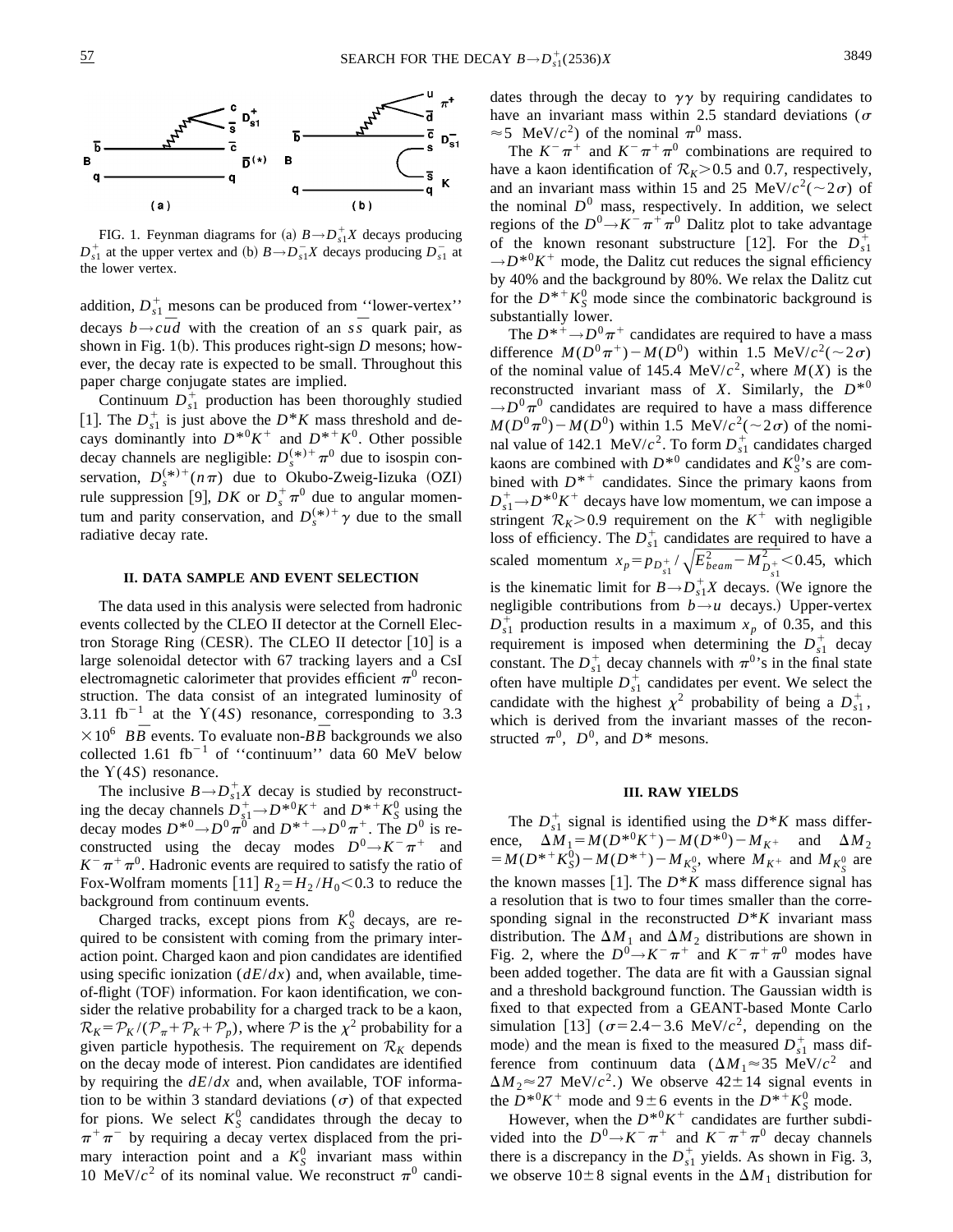

FIG. 2. The mass difference distribution for (a)  $D^{*0}K^+$  and (b)  $D^{*+}K_S^0$  candidates from *B* meson decays.

the  $D^0 \rightarrow K^- \pi^+$  channel and 33±12  $D_{s1}^+$  signal events for the  $D^0 \rightarrow K^- \pi^+ \pi^0$  channel. After accounting for branching fractions and efficiencies, discussed below, this results in a 2.2 $\sigma$  discrepancy in the  $D^{*0}K^+$  rates between the two  $D^0$ modes. We cannot rule out the fact that background sources may be contributing a false  $D_{s1}^+$  signal in the  $D^0$  $\rightarrow$ *K*<sup>-</sup> $\pi$ <sup>+</sup> $\pi$ <sup>0</sup> channel, but not in the *D*<sup>0</sup> $\rightarrow$ *K*<sup>-</sup> $\pi$ <sup>+</sup> channel. However, no such mechanism has been uncovered. To be conservative, we choose to quote only an upper limit for the decay  $B \rightarrow D_{s1}^+ X$ .

Since the  $D_{s_1}^+$  reconstruction efficiency increases rapidly



FIG. 3. The  $\Delta M_1$  mass difference distribution for  $D^{*0}K^+$  candidates from the (a)  $D^0 \rightarrow K^- \pi^+$  and (b)  $D^0 \rightarrow K^- \pi^+ \pi^0$  decay channels.



FIG. 4. The efficiency corrected yield for our  $B \rightarrow D_{s1}^+ X$  candidates as a function of the  $D_{s_1}^+$  scaled momentum  $x_p$ . The kinematic limit from upper-vertex and lower-vertex  $B \rightarrow D_{s1}^+ X$  decays is  $x_p$  $<$  0.35 and  $x_p$  < 0.45, respectively.

with  $x_p$  and the  $D_{s1}^+$  momentum distribution from *B* decays is not known, we compute the inclusive  $B \rightarrow D_{s1}^+ X$  branching fraction by dividing the data into four equal regions of  $x_p$ from 0.05 to 0.45 and summing the efficiency corrected yields. The  $D_{s_1}^+$   $\rightarrow$   $D^{*0}K^+$  and  $D^{*+}K^0$  branching fractions are equal according to isospin, and their ratio has been measured to be within  $30\%$  of unity  $[14]$ . We measure the branching fraction  $B \rightarrow D_{s1}^+ X$  to be  $(0.77 \pm 0.22)$ % from the  $D^{*0}K^+$  mode and  $(0.28 \pm 0.37)$ % from the  $D^{*+}K_S^0$  mode, where the error is statistical only. The two measurements are statistically consistent. The  $x_p$  distribution for our  $D_{s_1}^+$  candidates is shown in Fig. 4.

## **IV. CROSS CHECKS**

Several cross checks, shown in Fig. 5, were performed to corroborate the validity of the  $D_{s_1}^+$  signal. The scaled continuum background from data after satisfying all selection cuts is negligible, and there is no excess in the  $\Delta M_1$  signal region (3±5 events). The uncertainty in the continuum  $D_{s1}^+$ contribution is included in the systematic error. There is also no evidence of peaking in the  $\Delta M_1$  signal region for wrongsign  $D^{*0}K^-$  combinations (0±9 events),  $D^0$  mass sidebands (5±5 events), and  $D^{*0}$  mass sidebands (-4±6 events).

We have also searched for the  $D^0$  signal from  $D_{s1}^+$  $\rightarrow$ *D*<sup>\*0</sup>*K*<sup>+</sup> candidates in the  $\Delta M_1$  signal region,  $|\Delta M_1|$  $-35$  MeV/ $c^2$ |<10 MeV/ $c^2$ , by relaxing the  $D^0$  mass cut and histogramming the invariant mass of all  $K^-\pi^+$  and  $K^-\pi^+\pi^0$  combinations that satisfy the remaining selection criteria. In events with multiple candidates per  $D^0$  decay mode we select the candidate with the highest  $\chi^2$  probability, which is derived from the reconstructed  $\pi^0$  and  $D_{s1}^+$  masses. We observe  $100 \pm 15$  *D*<sup>0</sup> events. However, there are also real  $D^{0}$ 's in the random  $D^{*0}K^+$  combinations under the  $D_{s1}^+$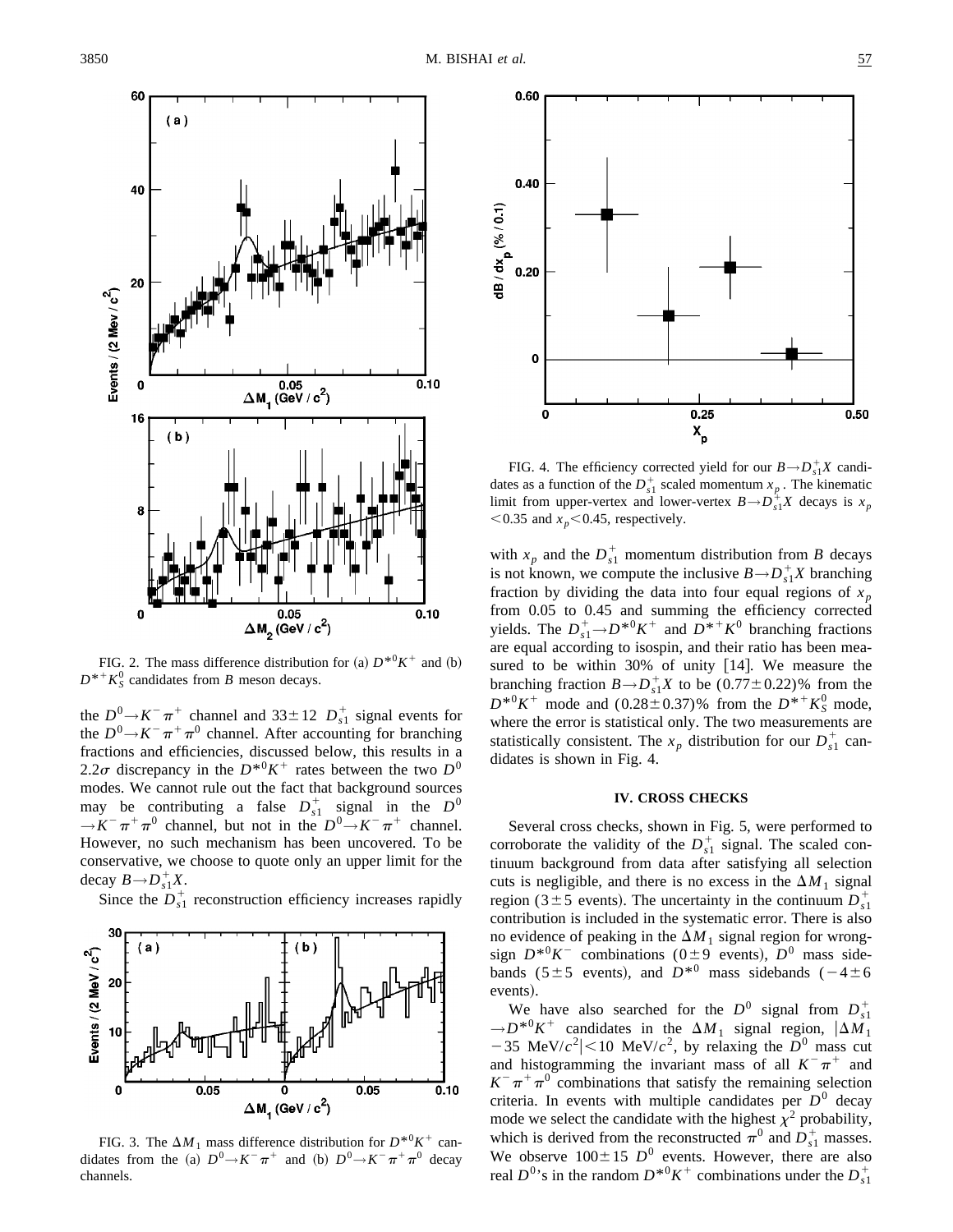

FIG. 5. The normalized  $D^{*0}K^+$  mass difference distributions from (a) continuum events, (b)  $D^{*0}K^-$  "wrong-sign" combinations, (c)  $D^0$  mass sidebands, and (d)  $D^{*0}$  mass sidebands.

peak; after a  $\Delta M_1$  sideband subtraction the  $D^0$  invariant mass spectrum yields  $44\pm18$  events [see Fig. 6(a)]. This is consistent with our  $D_{s1}^+ \rightarrow D^{*0}K^+$  yield in Fig. 2.

Similarly, we have studied the  $D^{*0}$  signal from  $D_{s1}^+$  $\rightarrow$ *D*<sup>\*0</sup>*K*<sup>+</sup> candidates in the  $\Delta M_1$  signal region. We observe  $59\pm15$  *D*<sup>0</sup> events. As in the *D*<sup>0</sup> case there are also real  $D^{*0}$ 's in the random  $D^{*0}K^+$  combinations under the  $D_{s1}^+$ peak. After a  $\Delta M_1$  sideband subtraction the  $D^{*0}$  mass difference spectrum yields  $25 \pm 18$  events [see Fig. 6(b)], consistent with our  $D_{s_1}^+$   $\rightarrow$   $D^{*0}K^+$  yield.

Finally, we have studied the  $D_{s_1}^+$  production from continuum  $e^+e^- \rightarrow c\bar{c}$  events. The selection criteria is similar to that used to find  $D_{s_1}^+$  from *B* decays, but since continuum charm production has a hard fragmentation, we require  $x_p$  $>$  0.5. In addition, we remove the  $R_2$  < 0.3 cut, relax the charged kaon identification to  $\mathcal{R}_K$  > 0.1, and remove the Dalitz cut for  $D^0 \rightarrow K^- \pi^+ \pi^0$ . The mass difference distribution for  $D^{*0}K^+$  and  $D^{*+}K_S^0$  combinations are shown in Fig. 7, where the  $D^0 \rightarrow K^- \pi^+$  and  $K^- \pi^+ \pi^0$  modes have been



FIG. 6. (a) The invariant mass distribution for  $K^-\pi^+$  and  $K^-\pi^+\pi^0$  combinations from  $D^{*0}K^+$  candidates in the  $\Delta M_1$  signal region, after sideband subtraction. (b) The  $D^{*0}$  mass difference distribution from  $D^{*0}K^+$  candidates in the  $\Delta M_1$  signal region, after sideband subtraction.



FIG. 7. The mass difference distribution for (a)  $D^{*0}K^+$  and (b)  $D^{*+}K_S^0$  candidates from continuum  $e^+e^- \rightarrow c\bar{c}$  events.

added together. We extract the  $D_{s_1}^+$  signal by fitting the data with a Gaussian signal and a threshold background function. The Gaussian width is fixed to the value predicted by Monte Carlo  $(2.1 \text{ MeV}/c^2)$ , and the mean is allowed to float. We observe 222±19 events in the  $D_{s_1}^+ \rightarrow D^{*0}K^+$  mode with a mass difference of  $35.0 \pm 0.2$  MeV/ $c^2$  (statistical error only), and  $101 \pm 11$  events in the  $D_{s1}^+ \rightarrow D^{*+} K_S^0$  mode with a mass difference of  $27.5 \pm 0.3$  MeV/ $c^2$ . The results are consistent with the previous CLEO analysis  $[14]$ .

## **V. SYSTEMATIC ERRORS AND FINAL RESULTS**

There are several sources of systematic error. We assign a systematic error of 16% to account for the 2.2 $\sigma$  discrepancy between the  $D^{*0}K^+$  rates for the  $D^0 \rightarrow K^- \pi^+$  and  $K^- \pi^+ \pi^0$ modes. This accommodates different methods of computing the weighted average of the  $B \rightarrow D_{s1}^+ X$  branching fraction from the four separate decay chains. Uncertainties in the  $\Delta M$ value of  $\pm 0.3$  MeV/ $c^2$  from fits to the continuum  $D_{s1}^+$  production were used to set a systematic error of 1% and 16% in the  $D^{*0}K^+$  and  $D^{*+}K^0_S$  yields from *B* decays, respectively. Uncertainties due to reconstruction efficiencies include 1.5% per charged track, 5% per  $\pi^0$ , 5% for slow pions from  $D^*$ , and 5% for  $K_S^0$ . We also include systematic errors of 7% for Monte Carlo statistics, 5% for kaon identification and the Dalitz decay cut efficiency, 4% for uncertainties in the yield for  $x_p$ <0.05, and 8% for uncertainties in the continuum  $D_{s1}^+$ contribution that passes our selection criteria. The total systematic error is 25%.

Averaging the  $D^{*0}K^+$  and  $D^{*+}K^0_S$  modes together, we obtain  $B(B \to D_{s_1}^+ X) = (0.64 \pm 0.19 \pm 0.16)$ %. Since the  $D_{s_1}^+$ signal is observed largely in only one decay mode  $D_{s1}^+$  $\rightarrow$  *D*<sup>\*0</sup>*K*<sup>+</sup> with *D*<sup>0</sup> $\rightarrow$ *K*<sup>-</sup> $\pi$ <sup>+</sup> $\pi$ <sup>0</sup>, and since there is a discrepancy between this mode and the corresponding mode involving  $D^0$ → $K^-\pi^+$ , we instead prefer to quote an upper limit on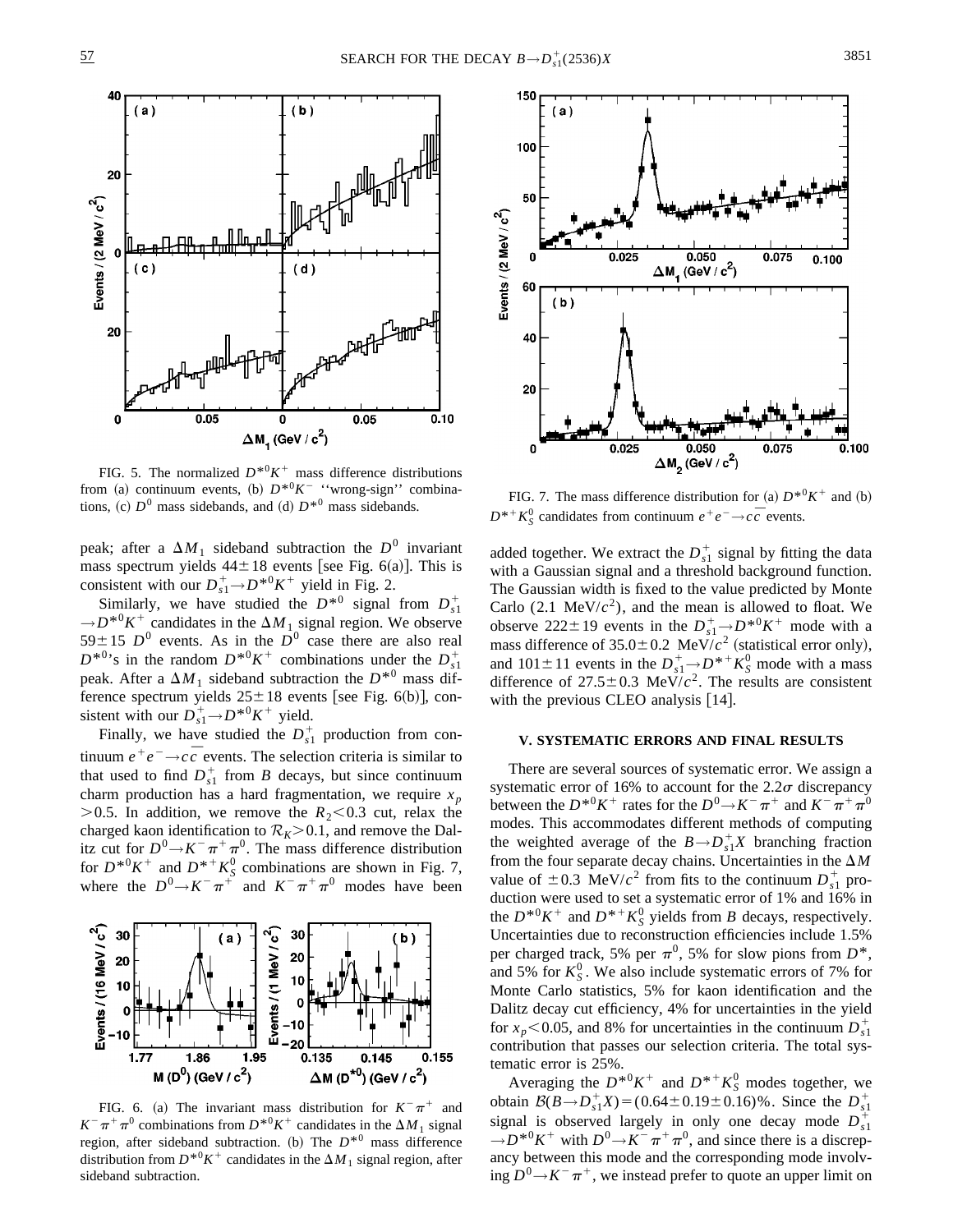the branching fraction to be  $B < 0.96\%$  at the 90% C.L. [15] This decay rate limit is small relative to the total rate expected for  $B \rightarrow \overline{D}^{(*)}D^{(*)}KX$  of about (7.9±2.2)% from the wrong-sign  $D$  meson yield in  $B$  decays [6]. This is not surprising considering the  $c\bar{s}$  system has appreciable phase space beyond the  $D_{s_1}^+$  mass [4]. Also, CLEO's [16] recent observation of exclusive  $B \rightarrow \overline{D}^{(*)}D^{(*)}K$  decays shows that the  $D^{(*)}K$  invariant mass distribution lies mostly above the  $D_{s1}^+$  mass.

## **VI.**  $D_{s1}^+$  **DECAY CONSTANT**

Measurement of the  $B \rightarrow D_{s1}^+ X$  decay rate also provides an estimate of the  $D_{s_1}^+$  decay constant,  $f_{D_{s_1}^+}$ , assuming that the  $D_{s1}^+$  comes dominantly from upper-vertex decays. The inclusive decay rate for *B* mesons into ground state or excited  $D_s^+$ mesons can be calculated assuming factorization  $\lfloor 17 \rfloor$ :

$$
\Gamma(B \to D_s X) = \frac{G_F^2 |V_{cb}V_{cs}|^2}{16\pi} M_b^3 a_1^2 f_{D_s}^2 I(x, y)
$$

where  $a_1$  is the Bauer-Stech-Wirbel (BSW) [18] parameter for the effective charged current, and  $I(x, y)$  is a kinematic factor with  $x = M_{D_s}^2 / M_b^2$  and  $y = M_c^2 / M_b^2$ . For scalar or pseudoscalar *D<sub>s</sub>* mesons,  $I(x,y) = \sqrt{(1-x-y)^2-4xy}(1-x)$  $(2y - xy + y^2)$ , and for vector or axial-vector *D<sub>s</sub>* mesons,  $I(x,y) = \sqrt{(1-x-y)^2-4xy}(1+x-2x^2-2y+xy+y^2).$ 

We have tightened the  $x_p$  requirement to  $x_p < 0.35$  since this is the kinematic limit for upper-vertex  $B \rightarrow D_{s_1}^+ \bar{D}X$  decays. The production of ground state and excited  $D_s^+$  mesons from lower-vertex decays such as  $\overline{B} \rightarrow D_{s_1}^+ \overline{K}X$  is expected to be suppressed. This is certainly true for  $B \rightarrow D_s^+ X$  decays where the fraction of  $D_s^+$  produced at the lower-vertex is measured to be  $0.172 \pm 0.079 \pm 0.026$  [19]. Moreover, there is no evidence of  $D_{s_1}^+$  production in the region  $x_p = 0.35$  $-0.45$  where lower-vertex production is likely to occur (see Fig. 4). However, there is an excess of  $B \rightarrow D_{s1}^+ X$  candidates observed at low  $x_p < 0.15$  (as seen in Fig. 4) which cannot arise from factorizable upper-vertex contributions, and hence should not be included in computing  $f_{D_{s1}^+}$  from the above equation. We use  $(75\pm25)\%$  of the measured  $B \rightarrow D_{s1}^+ X$ branching fraction to account for these uncertainties in the lower-vertex and non-factorizable contributions to  $D_{s1}^+$ .

With the assumption  $f_{D_s^+} = f_{D_s^*}$  we can extract  $f_{D_{s1}^+}$  from the ratio of inclusive rates:

$$
\frac{\mathcal{B}(B \to D_{s_1}^+ X)}{\mathcal{B}(B \to D_s^+ X)} = \frac{\Gamma(B \to D_{s_1}^+ X)}{\Gamma(B \to D_s^+ X) + \Gamma(B \to D_s^{*+} X)}
$$

$$
\approx 0.49 \left(\frac{f_{D_{s_1}^+}}{f_{D_s^+}}\right)^2.
$$

Many systematic errors cancel in the ratio. From our upper limit on  $B \rightarrow D_{s1}^+ X$  and CLEO's [20] measurement of  $B(B)$  $\rightarrow D_s^+ X$ ) = (12.11 ± 0.39 ± 0.88 ± 1.38)%, we derive  $f_{D_{s_1}^+}/f_{D_s^+}$  < 0.40 at the 90% C.L. The central value is  $f_{D_{s_1}^+}/f_{D_s^+} = 0.29 \pm 0.06 \pm 0.06$ , where the first error is due to the total error in the inclusive  $B \rightarrow D_s^+ X$  and  $B \rightarrow D_{s1}^+ X$ branching fractions, and the second is the uncertainty in the non-factorizable and lower-vertex contributions to the *B*  $\rightarrow D_{s1}^+ X$  decay rate. Using the measured value of  $f_{D_s^+} = 280$  $\pm 40$  MeV [20] gives  $f_{D_{s1}^+} = 81 \pm 26$  MeV which corresponds to an upper limit of  $f_{D_{s1}^+}$  < 114 MeV. This limit accommodates the prediction of  $f_{D_{s1}^+} = 87 \pm 19$  MeV by Veseli and Dunietz  $[21]$ .

#### **VII. CONCLUSIONS**

In summary, we have searched for *B* mesons decaying into the P-wave  $D_{s1}^+(2536)$  meson. The upper limit of  $B(B)$  $\rightarrow D_{s1}^+X$  × 0.96% at the 90% C.L. accounts for at most only a fraction of the total wrong-sign *B→DX* rate. Assuming factorization, the decay constant  $f_{D_{s1}^+}$  is at least a factor of 2.5 times smaller than the decay constant for the pseudoscalar  $D_s^+$ .

## **ACKNOWLEDGMENTS**

We gratefully acknowledge the effort of the CESR staff in providing us with excellent luminosity and running conditions. J.P.A., J.R.P., and I.P.J.S. thank the NYI program of the NSF, M.S. thanks the PFF program of the NSF, G.E. thanks the Heisenberg Foundation, K.K.G., M.S., H.N.N., T.S., and H.Y. thank the OJI program of DOE, J.R.P., K.H., M.S. and V.S. thank the A.P. Sloan Foundation, R.W. thanks the Alexander von Humboldt Stiftung, M.S. thanks Research Corporation, and S.D. thanks the Swiss National Science Foundation for support. This work was supported by the National Science Foundation, the U.S. Department of Energy, and the Natural Sciences and Engineering Research Council of Canada.

@1# Particle Data Group, R. M. Barnett *et al.*, Phys. Rev. D **54**, 1  $(1996).$ 

Phys. Lett. B 324, 362 (1995); M. B. Voloshin, Phys. Rev. D **51**, 3948 (1995).

- [2] I. Bigi, B. Blok, M. Shifman, and A. Vainshtein, Phys. Lett. B **323**, 408 (1994).
- @3# A. F. Falk, M. B. Wise, and I. Dunietz, Phys. Rev. D **51**, 1183 (1995); E. Bagan, P. Ball, V. M. Braun, and P. Gosdzinsky,
- [4] G. Buchalla, I. Dunietz, and H. Yamamoto, Phys. Lett. B 364, 188 (1995). @5# B. Blok, M. Shifman, and N. Uraltsev, Nucl. Phys. **B494**, 237
- $(1997).$